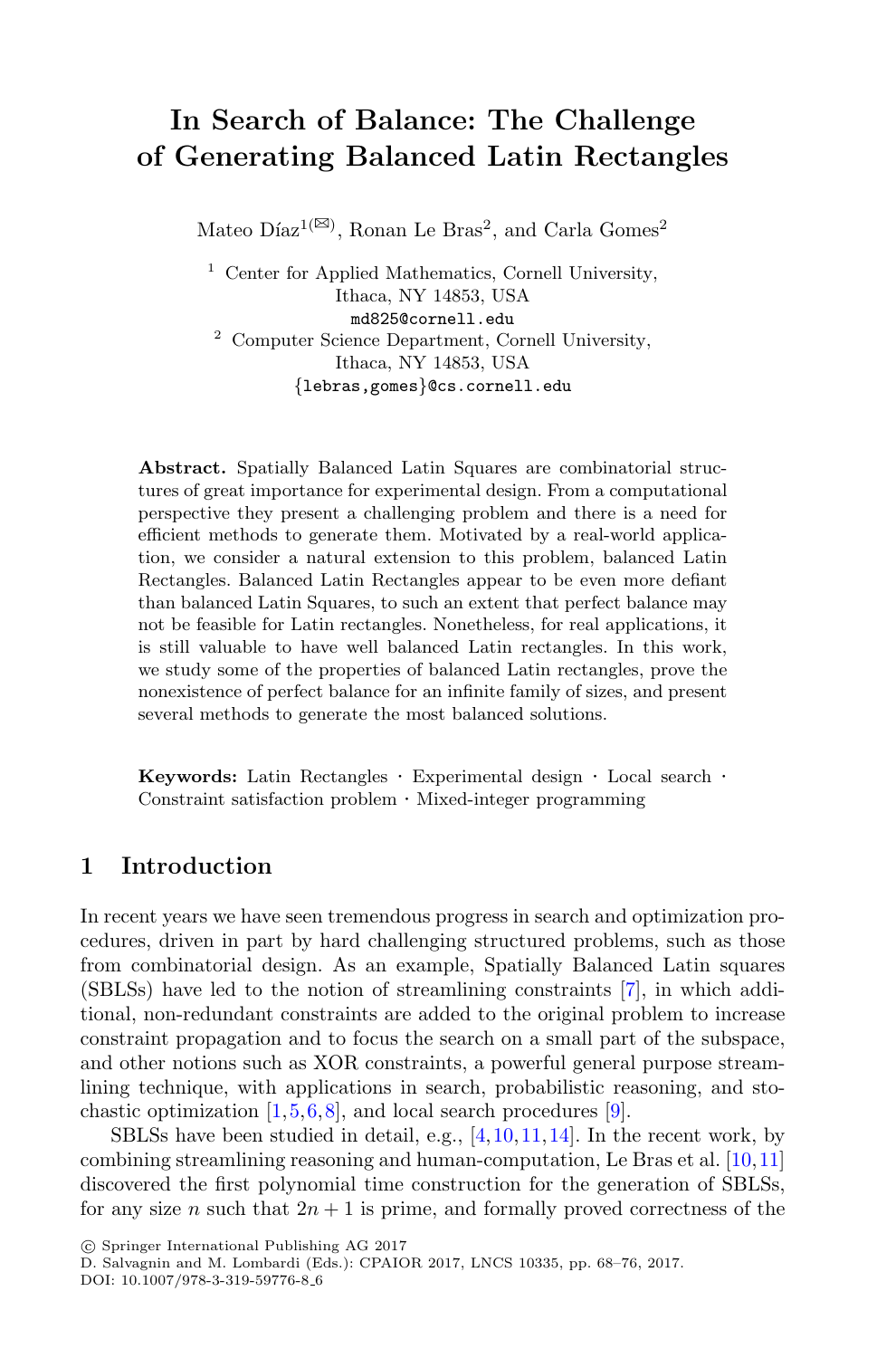procedure. This constructive solution is the first example of the use of automated reasoning and search to find a general constructive algorithm for a combinatorial design problem for an unlimited range of sizes. Previous automated reasoning results in combinatorial mathematics were restricted to finding constructions for a particular (fixed) problem size.

The demand for balanced Latin squares arises from agronomic field experiments, where one wants to compare n treatments consisting of  $n$  fertilizers applied in different orderings. Such experiments can be modeled using a Latin Square − a standard procedure in the field of experimental design. However, for agronomic experiments there is a caveat, geometric imbalance can potentially bias the results, see for example [\[14](#page-8-8)]. In this paper, we propose as a new benchmark problem Partially Balanced Latin Rectangles (PBLRs), a natural extension SBLSs. PBLRs are also used in experimental design; in fact, in practice rectangular sizes are more common than squares, one of the key reasons why we study them. Despite significant progress concerning SBLSs, little is known about PBLRs. Here, we present some of the properties of balanced Latin rectangles, prove the nonexistence of perfect balance for an infinite family of sizes, and present several methods to generate the most balanced solutions. We also identify an interesting easy-hard-easy pattern in the run times of a MIP algorithm, for proving optimality, and a CSP approach, for finding feasible solutions. We believe that the PBLR problem is ideal as a benchmark for the study of different search and optimization approaches.

## **2 Preliminaries**

**Definition 1.** Let  $k, n \in \mathbb{N}$  be positive numbers such that  $k \leq n$  and A a  $k \times n$ *matrix. We say that* A *is a Latin rectangle if every cell of* A *contains a number*  $in \{1, \ldots, n\}$  and there are no repetitions in a row or a column.

Let  $u, v \in \{1, \ldots, n\}$  be different symbols and  $i \leq k$ . Define  $d_i(u, v)$  as the distance between the symbols  $u$  and  $v$  in row  $i$ . We define the distance  $d(u, v) := \sum_{i \leq k} d_i(u, v).$ 

**Definition 2.** We say that a  $k \times n$  rectangle A is spatially balanced if all *the distances*  $d(u, v)$  *are the same. In order to abbreviate we refer to them as SBLR*(k, n)*.*

<span id="page-1-0"></span>The following proposition provides novel necessary and sufficient conditions for the existence of SBLRs.

**Proposition 1.** *If there exists a solution for*  $SBLR(k, n)$  *then the distance between any pair of symbols is equal to*  $\frac{k(n+1)}{3}$ .

*Proof.* If there is a solution for  $\text{SBLR}(k, n)$  then the sum of all the possible distances divided by all the possible pairs of symbols must be integer. For a fixed row, we have  $n-d$  pairs with distance d. Since we have k rows, the sum of all the distances is equal to  $k \sum_{d=1}^{n} d(n-d) = k (n \sum_{d=1}^{n} d - \sum_{d=1}^{n} d^{2}) = \frac{kn(n-1)(n+1)}{6}$ . Dividing this by the number of pairs,  $\binom{n}{2}$ , gives the result.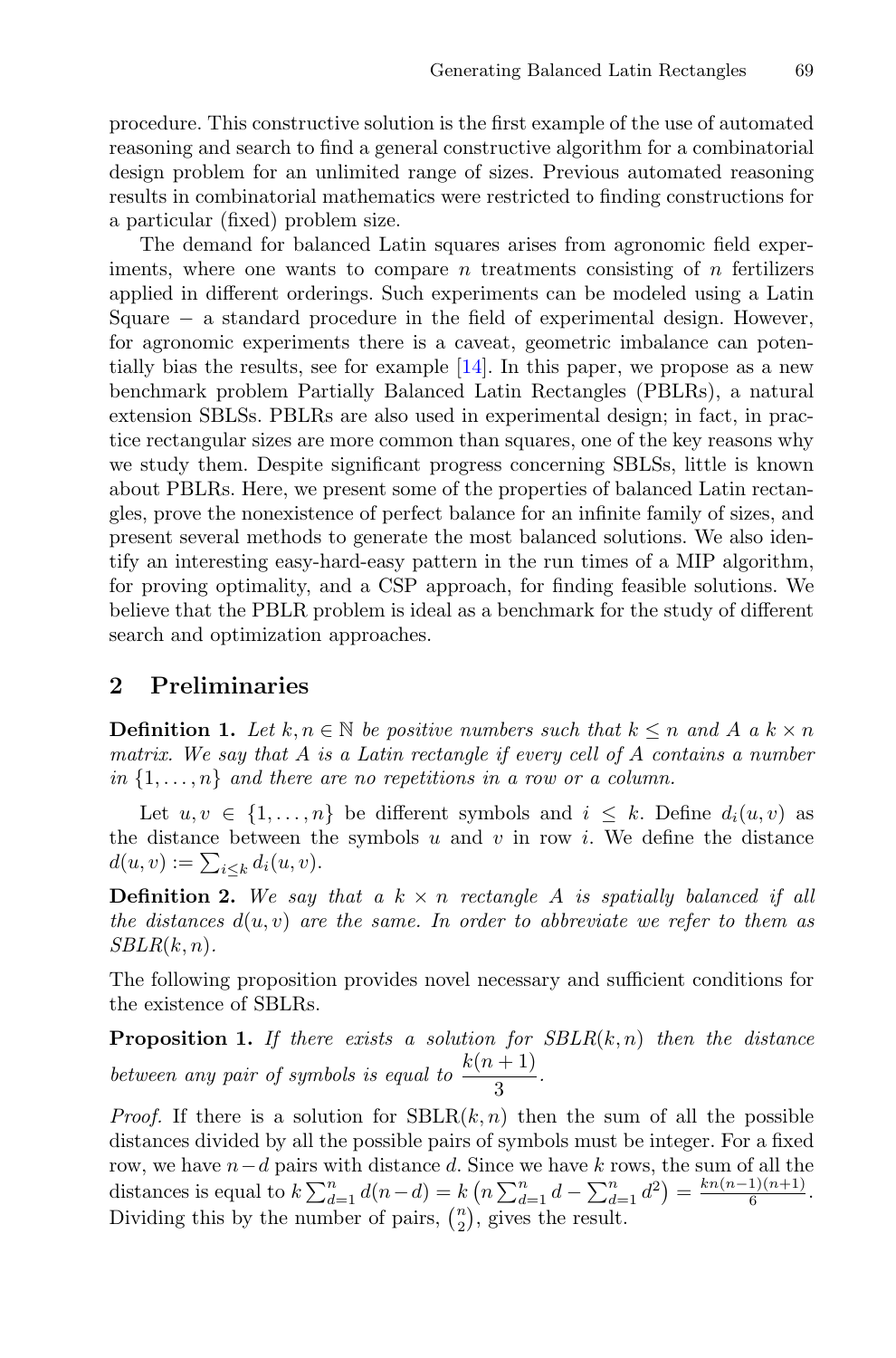As a corollary,  $k \equiv_3 0$  or  $n \equiv_3 2$  are necessary conditions to have balance, since the distances are integers,  $k(n + 1)$  must be multiple of 3 and one of the two conditions must hold.

We note that two Latin rectangles are in the same *isotopy class* if it is possible to obtain one from the other by permuting its rows, columns or symbol labels. However, spatial balance is invariant only under row permutations or relabels of the symbols. In order to avoid redundancy, we say that a Latin rectangle is in its reduced form if the first row is the sequence  $1, 2, 3, \ldots, n$  and the first column is in Lexicographic order, i.e. the digits are in ascending order.

#### **2.1 Non-existence Results**

Our experiments suggest that perfectly balanced rectangles do not exist, see Sect. [4.](#page-5-0) The next results support this claim for small ks.

**Proposition 2.** For  $k = 2$  the only n for which  $SBLR(2, n)$  is nonempty is 2.

*Proof.* When  $(k, n) = (2, 2)$ , the only solution is perfectly balanced. Let  $n > 2$ and assume that there is a solution for  $\text{SBLR}(k, n)$ . By Proposition [1](#page-1-0) we know that  $n = 3l + 2$ , for some integer  $l > 0$ . Without loss of generality we may assume that in the first row the extremal symbols are  $1$  and  $n$ . Then, for the pair  $(1, n)$  the smallest distance that a solution could achieve is n, as shown in the rectangle.



Hence,  $d(1, n)$  $d(1, n)$  $d(1, n)$  cannot satisfy the constraint in Proposition 1, since  $\frac{2(n+1)}{3}$  =  $2l + 2 < 3l + 2 = n \leq d(1, n)$ . This contradiction completes the proof.

**Proposition 3.** For  $k = 3$  the only n for which  $SBLR(3, n)$  is nonempty is 3.

*Proof.* For the case  $(k, n) = (3, 3)$ , any solution is balanced. For the cases  $(k, n) =$  $(3, 4)$  and  $(k, n) = (3, 5)$ , we used a complete approach to check all the possible solutions and proved that none exists.

Suppose now that  $n > 5$ , by Proposition [1](#page-1-0) we know that if  $A \in \text{SBLR}(k, n)$ then for every pair of symbols we have  $d(a, b) = n + 1$ . Again, without loss of generality we may assume that the first row of A is the sequence  $1, 2, 3, \ldots, n$ . Then  $d_1(1, n) = n-1$ , this forces the pair 1 and n to be next to each other in the next two rows, otherwise  $d(1, n) \neq n+1$ . Analogously, since  $d_1(1, n-1) = n-2$ , the pair  $(1, n-1)$  must have a distance of 1 in one of the remaining rows and 2 in the other, as it is shown in the rectangle.

|           |  |   | $ * *$ |  |   |           | ***      | $\boldsymbol{n}$ |        |
|-----------|--|---|--------|--|---|-----------|----------|------------------|--------|
| $\ast$    |  |   |        |  |   | $*$   $*$ | $\ast$   |                  | s<br>ቶ |
| $\vert *$ |  | ∗ | $\ast$ |  | s |           | $\infty$ |                  | $\ast$ |

Thus, we can bound  $d(n-1,n) = d_1(n-1,n) + d_2(n-1,n) + d_3(n-1,n) \leq$  $1+3+2=6 < n+1$ , which yields a contradiction, this completes the proof for all the remaining cases.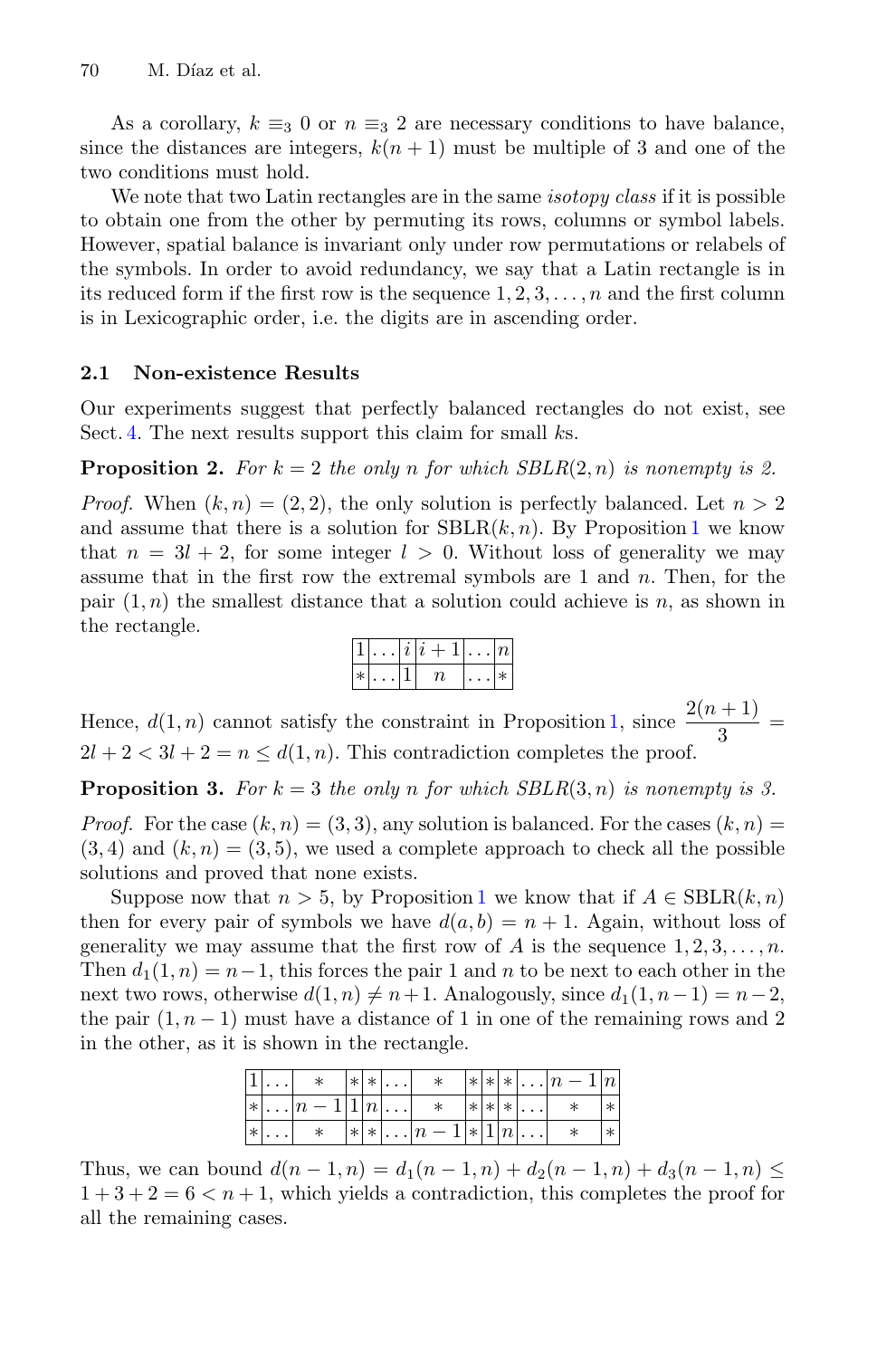# **Proposition 4.** *If there exists a solution for SBLR*( $k, n$ ) *then*  $6 - \frac{18}{n+1} \leq k$ *.*

*Proof.* Suppose that  $A \in \text{SBLR}(k, n)$ , without loss of generality we may assume that A is in its reduced form. With this setting we know that

$$
d_1(1, n-1) = n-2
$$
,  $d_1(1, n) = n-1$  and  $d_1(n-1, n) = 1$ . (1)

<span id="page-3-0"></span>By the triangular inequality we have that for every  $i = 1, \ldots, k, d_i(n-1, n) \leq$  $d_i(1, n-1) + d_i(1, n)$ , summing over all the  $i \ge 2$ ,

$$
\sum_{i=2}^{k} d_i(n-1, n) \le \sum_{i=2}^{k} d_i(1, n-1) + \sum_{i=2}^{k} d_i(1, n).
$$

Using the distances that we know [\(1\)](#page-3-0), we obtain  $d(n-1,n)-1 \leq d(1, n-1)$  –  $(n-1)+d_i(1, n)-(n-2)$ , since A is perfectly balanced,  $\frac{k(n+1)}{3} \leq \frac{2k(n+1)}{3}-2n+4$ . By simplifying this expression we get the stated result.

With our last result we proved that there are no solutions for  $k = 4$  and  $n > 8$ , and there are also no solutions for  $k = 5$  and  $n > 17$ . Thus, at least for small ks and for all the sizes that do not satisfy  $k \equiv_3 0$  or  $n \equiv_3 2$ , perfect balanced cannot be achieved.

### <span id="page-3-1"></span>**2.2 Partially Balanced Latin Rectangles**

These results suggest that  $\text{SBLR}(k, n)$  may be an infeasible problem when  $k < n$ . For real applications if balance cannot be achieved, it is useful to have the most balanced solution. To measure the balance of a rectangle  $R$  we define the *imbalance function*,  $\mathbb{I}(R) = \sum_{i < j} \left| d(i, j) - \frac{k(n+1)}{3} \right|$ . Note that this function is non-negative and if the rectangle is perfectly balanced  $\mathbb{I}(R) = 0$ .

#### **Algorithm 1.** Random-restart hill climbing balanced Latin Rectangles

**input :** *k, n* **output:** A well Balanced Latin Rectangle *R* Generate a cyclic  $n \times n$  Latin Square *L* and define *R* as a  $k \times n$  rectangle of zeros; **for** *a fixed number of iterations* **do** Take *k* random rows of *L* and assign them to *R*; **for** *a fixed number of iterations* **do** Draw a pair of columns  $(i, j)$  at random and assign to  $\overline{R}$  a copy of  $R$ with the columns  $(i, j)$  switched; **if**  $\mathbb{I}(\bar{R}) < \mathbb{I}(R)$  **then**  $R = \bar{R}$ ; **if**  $\mathbb{I}(R) = 0$  **then** Break all the loops, we found perfect balance;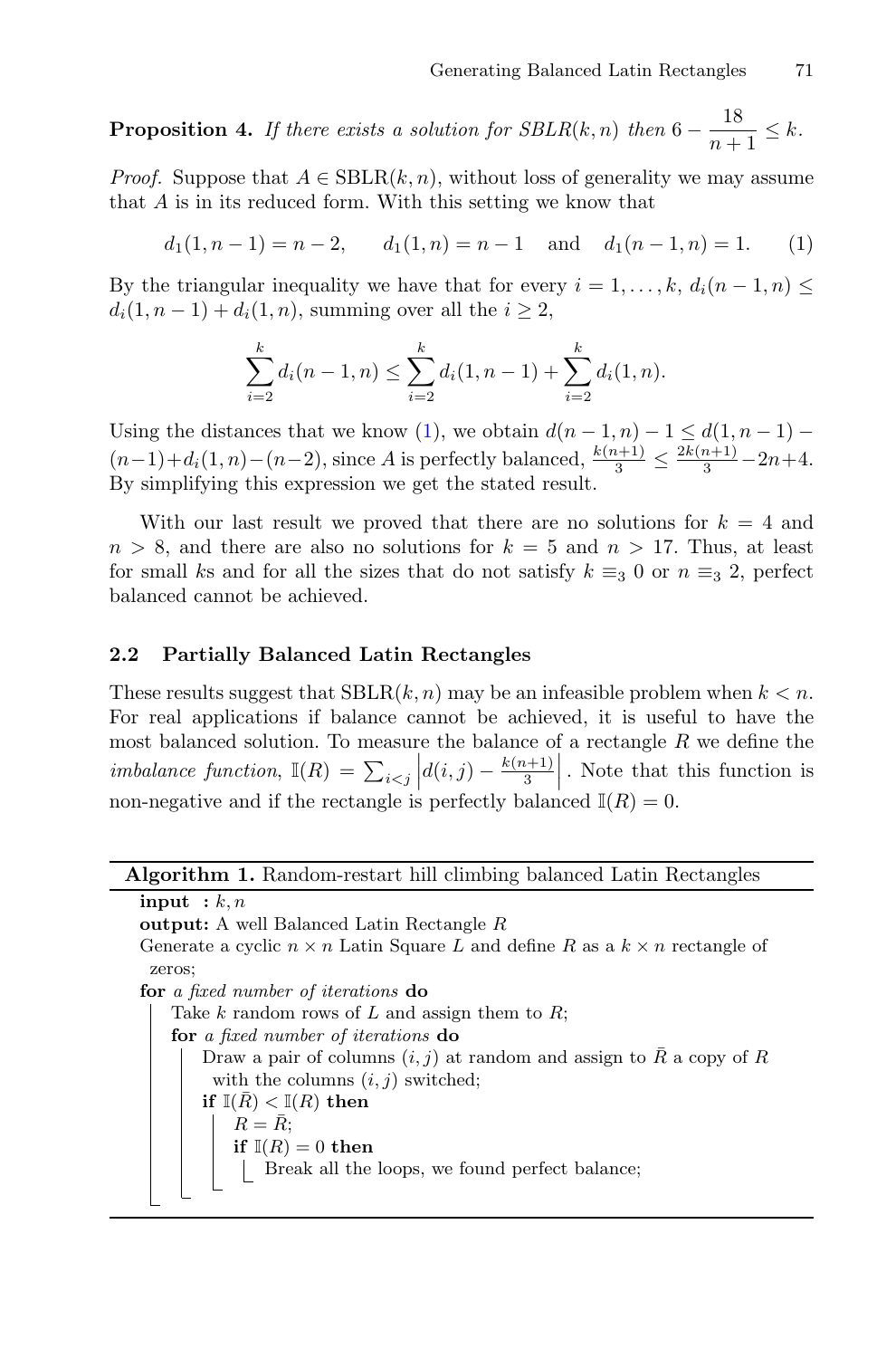**Definition 3.** Let R be a  $k \times n$  Latin rectangle, we say that it is partially spatially *balanced if*  $\mathbb{I}(R)$  *is minimum. For a fixed size, we denote by*  $\text{PBLR}(k,n)$  *the set of these rectangles.*

Thus, if perfect balance is achieved, PBLR and SBLR are equivalent. This presents a new challenge, since the minimum value of the imbalance is unknown a priori. Now, we need to determine the minimum imbalance, that we call  $I_{kn}$ , and at the same time generate the associated partially balanced rectangle.

# **3 Proposed Solutions**

We developed three different approaches for generating rectangles with minimum imbalance: a local search algorithm, a constraint satisfaction encoding and a mixed-integer programming encoding. In this section we describe these methods and discuss some advantages and disadvantages of each encoding.

# **3.1 Local Search**

The objective of the algorithm is to minimize the imbalance function, by performing random-restart hill climbing local search on the space of Latin rectangles. Our algorithm starts with a cyclic solution, i.e., every row is obtained by shifting by one position the previous row, and it was adapted from one of the best known algorithms for balanced Latin squares proposed in [\[13\]](#page-8-9). One issue with this algorithm is that it starts with an initial solution and never leaves its isotopic class. So if there is no solution for that particular class, the algorithm will only explore that class. Nevertheless, this technique was used before with successful results for Latin squares. In that case, the stopping criterion is clear,  $\mathbb{I}(R) = 0$ ; but for partially balance Latin rectangles the value of  $\min_R \mathbb{I}(R)$  is unknown. Thus, while this incomplete approach can only be used to find upper bounds on the minimum imbalance, it constitutes a relevant baseline and in practice, it is able to find good solutions fast.

# **3.2 Constraint Satisfaction Problem and Mixed-Integer Programming Encodings**

For any  $m \in \mathbb{N}$  define  $[m] = \{1, \ldots, m\}$ . Let  $\Delta_n$  be the set of possible pairs  $(i, j)$  with  $i, j \in [n]$  such that  $i < j$ . We consider a simple constraint satisfaction problem that encodes the problem, where the variables  $R_{ij}$  indicate the position (column number) of the symbol j in row i. The first set of *alldifferent* constraints guarantees that the symbols cover all the columns, while the second one guarantees the non-repetition of symbols in columns. The last constraint assures that the imbalance of solutions is upper bounded by the constant M.

<span id="page-4-0"></span>
$$
R_{ij} \in [n] \qquad \forall i \in [k], j \in [n] \qquad \text{d}ldiff(R_{i1}, ..., R_{in}) \qquad \forall i \in [k], j \in [n] \qquad \text{d}ldiff(R_{1j}, ..., R_{kj}) \qquad \forall j \in [n] \qquad (2) \qquad \sum_{(i,j) \in \Delta_n} \left| \frac{k(n+1)}{3} - \sum_{l=1}^k |R_{li} - R_{lj}| \right| \le M.
$$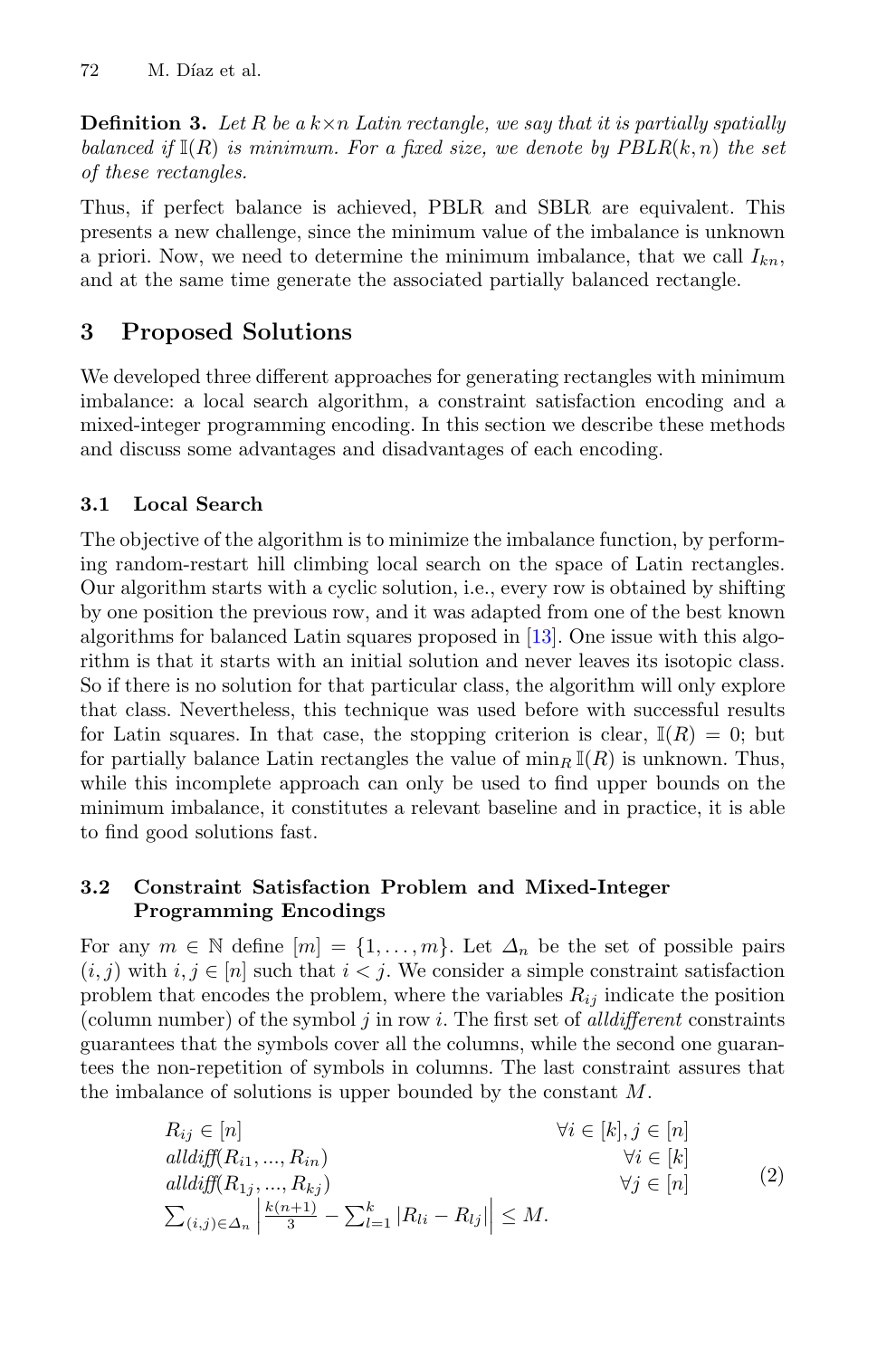A classical approach to boost the performance of this algorithm is to use symmetry breaking constraints  $[2,3,12]$  $[2,3,12]$  $[2,3,12]$  $[2,3,12]$ , which is done with the use of the following constraints:

$$
R_{1j} = j \qquad \forall j \in \{1, ..., n\} R_{i1} < R_{(i+1)1} \quad \forall i \in \{1, ..., k-1\}
$$
 (3)

These constraints enforce that the Latin rectangle is in its reduced form, i.e., the first row is the sequence  $1, 2, 3, \ldots, n$ , and the first column is in Lexicographic order, i.e. the digits are in ascending order. By imposing these constraints we are shrinking the size of the space of solutions by a factor of  $n!k!$  and only eliminating equivalent elements from isotopic classes. For balanced squares, previous formulations use other streamlining constraints such as symmetry, that have proven to be very effective and, in fact, the solutions found with those constraints served as basis to uncover the underlying pattern that gave rise to the polynomial time construction in [\[10](#page-8-6)]. Unfortunately, the rectangular shape prevents us from applying such constraints.

The main drawback with the CSP formulation is that its performance depends on the scheme chosen for the values of M and it does not incrementally learn from one iteration to the next. To tackle this issue we transform this formulation into a mixed-integer program, using  $\mathbb{I}(\cdot)$  as an objective function. The MIP formulation can be written as:

$$
\min \sum_{(i,j)\in\Delta_n} D_{ij}
$$
\ns. t.  $R_{ij} \in [n]$   
\n
$$
D_{ij} = \left| \frac{k(n+1)}{3} - \sum_{l=1}^k |R_{li} - R_{lj}| \right| \qquad \forall (i,j) \in \Delta_n
$$
\n
$$
R_{ih} \neq R_{il} \qquad \forall i \in [k], (h,l) \in \Delta_n,
$$
\n
$$
R_{il} \neq R_{jl} \qquad \forall (i,j) \in \Delta_k, l \in [n]
$$

The formulation in this case is almost the same as in [\(2\)](#page-4-0), with the only difference that the left-hand side of the last constraint becomes the function that we are minimizing. Also, note that the alldifferent constraints translate to a conjunction of binary disequalities.

Both the CSP and MIP encoding can be used to certify optimality, namely they can prove that they find the minimal imbalance  $I_{kn}$ . Nevertheless, the MIP solver does not require an initial guess for the objective function bound. In addition, through branch and cut methods, it generates lower bounds on the optimal value of imbalance using a hierarchy of linear relaxations. In particular, even before proving optimality, the MIP solver can certify that there is no perfect balance if it finds a nontrivial lower bound, which could be potentially practical even for the square case.

## <span id="page-5-0"></span>**4 Experimental Results**

We identified an interesting **easy-hard-easy** pattern in the runtimes of the MIP solver, for proving optimality, and the CSP, for finding a PBLR given  $I_{kn}$ , when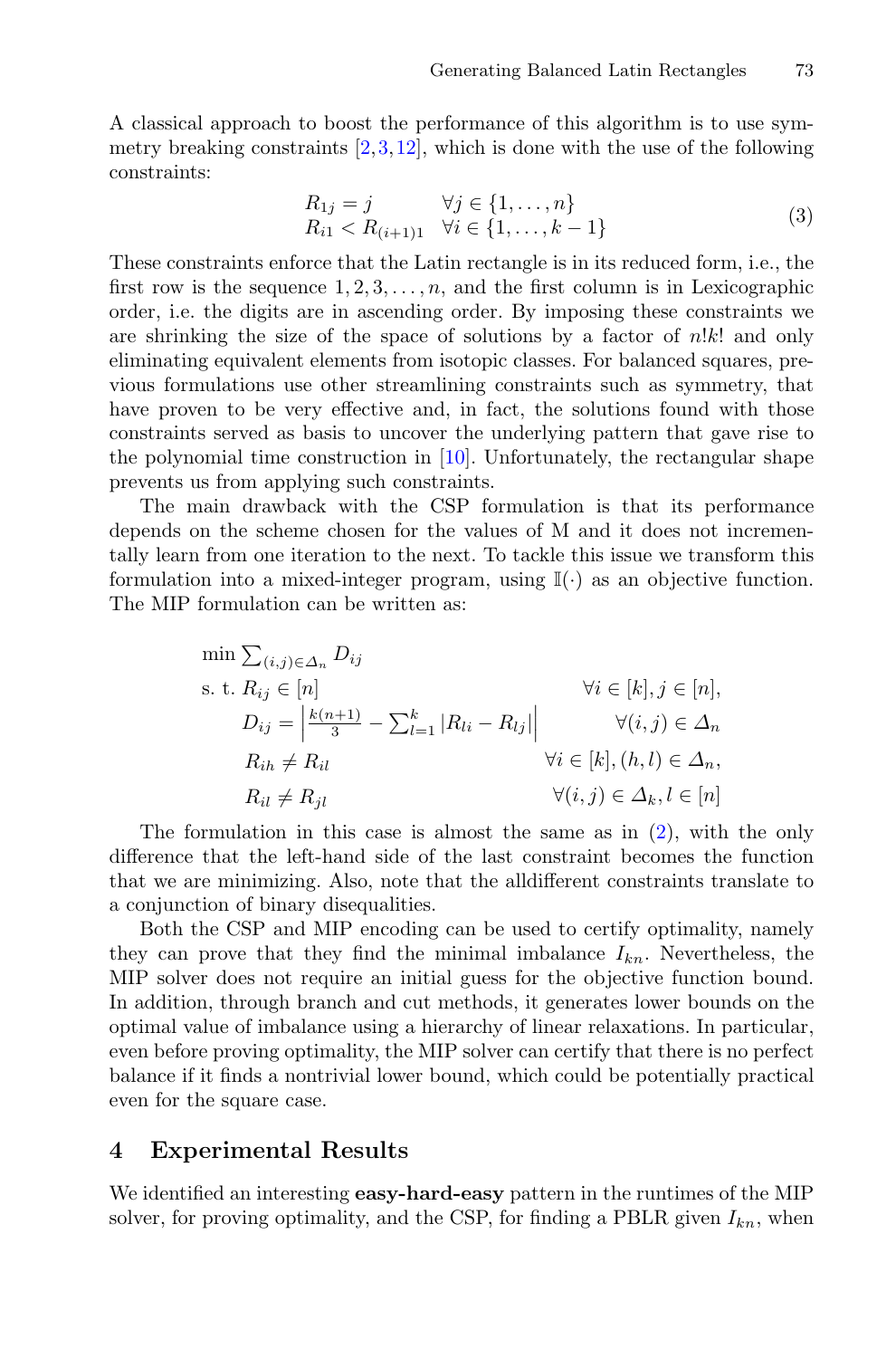$k/n$  varies. For a fixed n, the problem becomes harder as k increases; it is easier when  $k = n$ , see Fig. [1.](#page-6-0)

All the experiments were run using 12 cores on a single compute server with  $2.93 \text{ GHz Intel(R)}$  Xeon(R)  $x5670$  processors and 48 GB RAM. For the optimization and satisfiability problems we use IBM ILOG CPLEX-CP Optimizer.

**Proving Optimality.** To compare the CSP and MIP formulations, we ran experiments for proving optimality, each method with  $6 \le n \le 8, 2 \le k \le n$  and a time limit of 35 h. The MIP solver was able to solve the problem for all the instances up to  $n = 8$  and  $k = 4$ , see Table [1.](#page-6-1) To prove optimality using CSP



<span id="page-6-0"></span>**Fig. 1.** Easy-hard-easy patterns in running times of the MIP solving for proving optimality and the CSP proving satisfiability of  $I_{kn}$  with  $n = 6, 7, 8$ .



<span id="page-6-2"></span>**Fig. 2.** Bounds found by the local search algorithm and the MIP solver, from left to  $right n = 10, 11, 12.$ 

<span id="page-6-1"></span>**Table 1.** Minimum imbalance found with our algorithms. The column corresponds to *k* and the row to *n*. Grey cells indicate a proven optimal value.

|                | $\overline{2}$    | 3              | 4                 | 5                             | 6              |                   | 8                 | 9              | 10  | 11                                                                                                              | 12 |
|----------------|-------------------|----------------|-------------------|-------------------------------|----------------|-------------------|-------------------|----------------|-----|-----------------------------------------------------------------------------------------------------------------|----|
| $\overline{4}$ | $2.\overline{6}$  | $\overline{4}$ | $5.\overline{3}$  |                               |                |                   |                   |                |     |                                                                                                                 |    |
| $\overline{5}$ | 8                 | 6              | 8                 | $\overline{0}$                |                |                   |                   |                |     |                                                                                                                 |    |
| 6              | 16                | 12             | $13.\bar{3}$      | 16                            | $\overline{0}$ |                   |                   |                |     |                                                                                                                 |    |
| 7              | 28                | 22             | $\overline{22.6}$ | $\overline{22.6}$             | 20             | $18.\overline{6}$ |                   |                |     |                                                                                                                 |    |
| 8              | 40                | 36             | 32                | 30                            | 24             | 28                | $\theta$          |                |     |                                                                                                                 |    |
| 9              | $65.\overline{3}$ | 56             | $56.\bar{6}$      | 56                            | $52^{\circ}$   | 66                | 60                | $\overline{0}$ |     |                                                                                                                 |    |
| 10             | 92                | 86             | 92                | $66.\overline{6}$   102   100 |                |                   | $99.\overline{3}$ | 80             | 40  |                                                                                                                 |    |
| 11             | 124 120           |                | 122               | $122$   $126$   $136$         |                |                   | 132               | 128            | 110 | $\Omega$                                                                                                        |    |
|                |                   |                |                   |                               |                |                   |                   |                |     | $12 168 158 162.\overline{6} 170.\overline{6} 120 183 184.\overline{6} 178 174.\overline{6} 147.\overline{3} 0$ |    |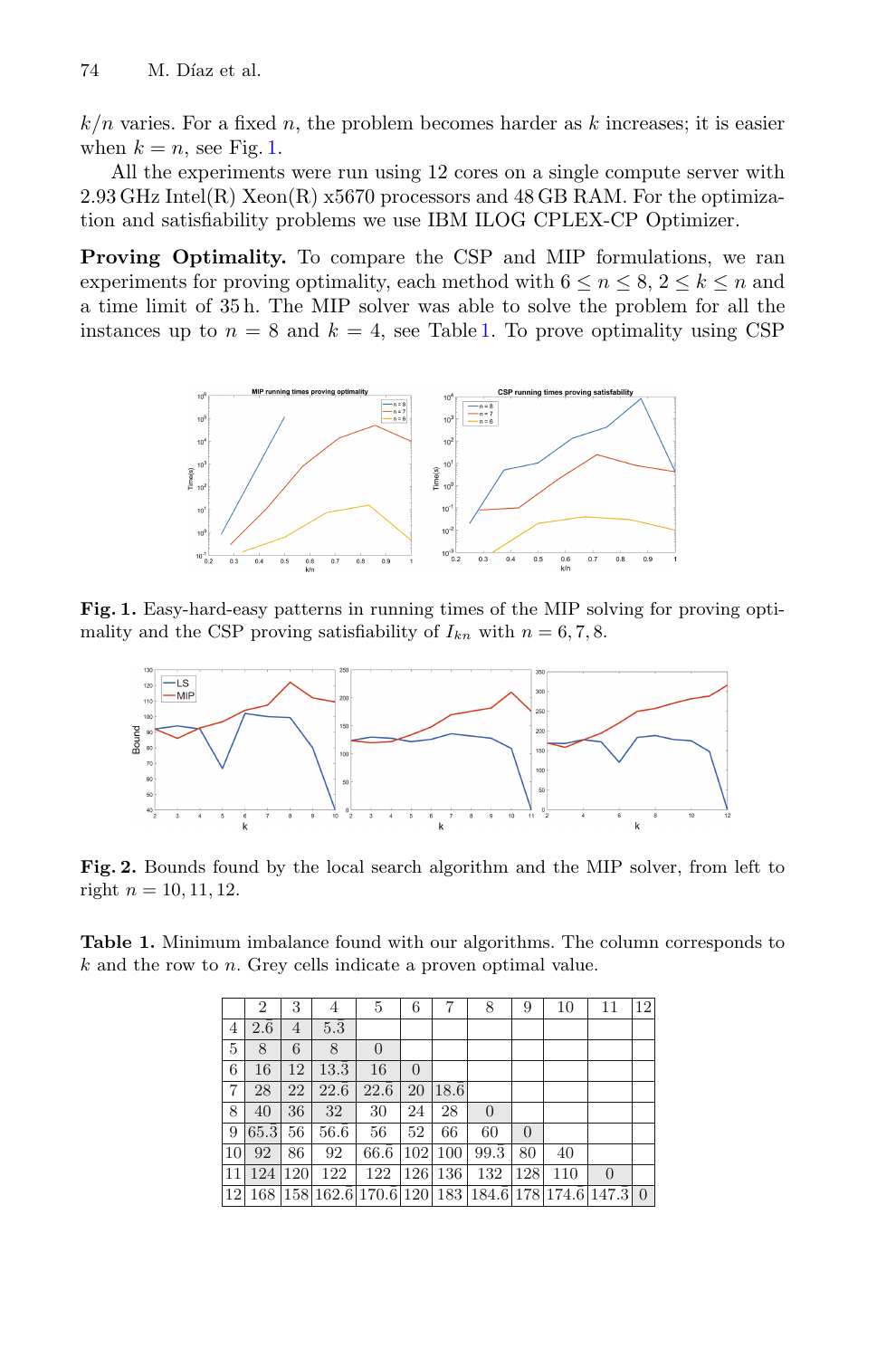we start with an initial feasible guess for the bound  $M$  and decrease it until the problem is unsatisfiable. A natural way to measure the time is to take the sum of the last satisfiable case and the first infeasible one. The CSP solver was good at proving optimality for the square cases where balance is feasible. In almost any other case, if  $n \leq 6$  it takes more than the time limit to run the unsatisfiable case. Thus, the MIP seems to be a better method for proving optimality in rectangles. However, the CSP formulation is fast at proving satisfiability once we have the minimum imbalance a priori. **Finding well balanced solutions for larger sizes.** For larger sizes, it is very difficult to prove optimality. As a consequence, we use our local search algorithm to find upper bounds. To compare this approach with the MIP formulation, we ran the MIP solver with a time limit of 1500 s and execute Algorithm [1](#page-3-1) with 1000 iterations on both loops (it takes less than 1200 s). For large sizes the pattern is similar, if  $k > 3$  the local search approach outperforms the MIP one, see Fig. [2.](#page-6-2)

# **5 Conclusions**

We study the problem of generating balanced Latin rectangles. We conjecture (and prove for several cases) that unlike squares, it is impossible to have perfect balance for Latin rectangles. We examined the problem of finding the most balanced solutions, namely partially balanced Latin rectangles. We developed different methods to prove optimality and to find well balanced solutions when it is too expensive to guarantee optimality. We identified an interesting easy-hardeasy pattern in the run times of the MIP, for proving optimality, and CSP, for finding a feasible solution. For larger problems, our simple local search approach outperforms the MIP approach.

Finding Latin rectangles with minimum imbalance seems to be a very challenging computational problem. We believe that this problem is ideal as a benchmark for different search and optimization approaches. We leave as an open challenge for future researchers to improve the results in Table [1.](#page-6-1)

**Acknowledgments.** This work was supported by the National Science Foundation (NSF Expeditions in Computing awards for Computational Sustainability, grants CCF-1522054 and CNS-0832782, NSF Computing research infrastructure for Computational Sustainability, grant CNS-1059284).

# **References**

- <span id="page-7-0"></span>1. Ermon, S., Gomes, C.P., Sabharwal, A., Selman, B.: Low-density parity constraints for hashing-based discrete integration. In: Proceedings of the 31th International Conference on Machine Learning, ICML 2014, Beijing, China, 21–26 June 2014, pp. 271–279 (2014)
- <span id="page-7-1"></span>2. Fahle, T., Schamberger, S., Sellmann, M.: Symmetry breaking. In: Walsh, T. (ed.) CP 2001. LNCS, vol. 2239, pp. 93–107. Springer, Heidelberg (2001). doi[:10.1007/](http://dx.doi.org/10.1007/3-540-45578-7_7) [3-540-45578-7](http://dx.doi.org/10.1007/3-540-45578-7_7) 7